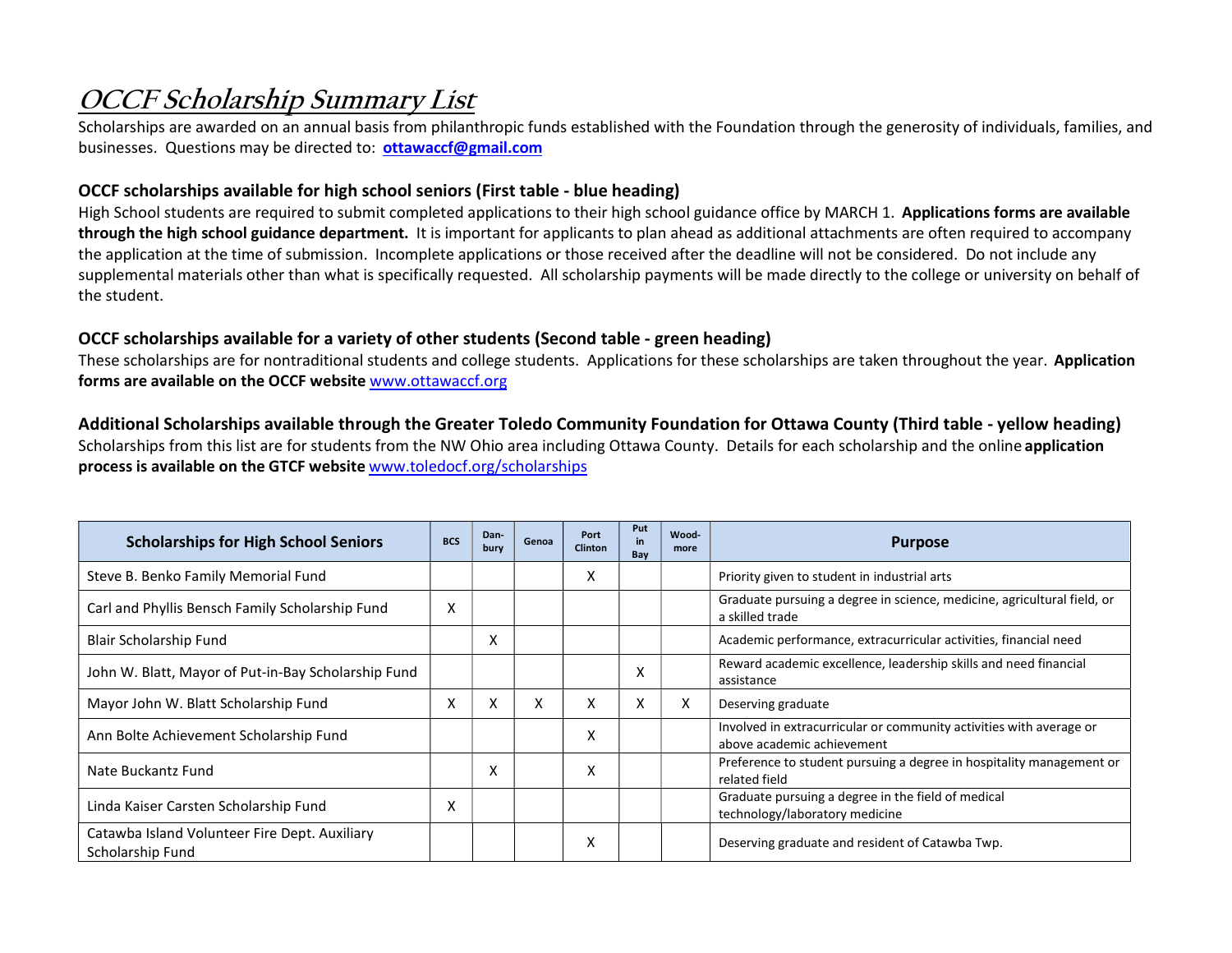| <b>Scholarships for High School Seniors</b>                            | <b>BCS</b> | Dan-<br>bury | Genoa | Port<br><b>Clinton</b> | Put<br>in<br>Bay | Wood-<br>more | <b>Purpose</b>                                                                                                                                 |
|------------------------------------------------------------------------|------------|--------------|-------|------------------------|------------------|---------------|------------------------------------------------------------------------------------------------------------------------------------------------|
| Coffin Memorial Scholarship Fund                                       |            | X            |       |                        |                  |               | Participant in extracurricular activities; demonstrate academic<br>achievement; financial need                                                 |
| William and Frances Druckenmiller Scholarship Fund                     | X          |              |       |                        |                  |               | First in family to pursue post-secondary education; financial need                                                                             |
| Fraternal Order of Eagles #2295-Redskin Bowling<br>Scholarship Fund    |            |              |       | X                      |                  |               | Participant on high school bowling team, academic achievement,<br>financial need                                                               |
| Pamela Graver-Koenig Memorial Scholarship Fund                         |            |              |       |                        |                  | $\mathsf{X}$  | Female graduate pursuing degree in a field involving children;<br>academic achievement; high school cross country or soccer participant        |
| Dorothy Jean (Armbruster) Gulau Scholarship Fund                       |            |              |       | X                      |                  |               | Priority to first generation college attendee; involved in extracurricular<br>or community activities; financial need; Renewable up to 4 years |
| Jo Ann Hablitzel Memorial Scholarship Fund                             | X          |              |       |                        |                  |               | Pursue a degree in education                                                                                                                   |
| Ron Harger Memorial Scholarship Fund                                   |            | X            |       |                        |                  |               | Involved in school, community or church activities; financial need                                                                             |
| James Jacob Lee "Jake" Hefflinger Memorial<br>Scholarship Fund         |            |              |       | X                      |                  |               | Deserving graduate                                                                                                                             |
| Hellwig-Clements Family Scholarship Fund                               | X          |              | X     |                        |                  | X             | Good character; academic excellence; involved in music, track, 4-H or<br>Scouts; leadership; church member                                     |
| Joan M. Hudak Teacher Education Scholarship Fund                       |            |              |       | X                      |                  |               | Pursue a degree in teacher education                                                                                                           |
| Ian Huffman Memorial Fund for Woodmore High<br><b>School Graduates</b> |            |              |       |                        |                  | X             | Deserving graduate                                                                                                                             |
| Kent Johnson Family/Grandma Theo Scholarship<br>Fund                   |            |              |       | X                      |                  |               | Deserving graduate                                                                                                                             |
| Lester J. Klenk Scholarship Fund                                       |            |              |       | X                      |                  |               | Deserving graduate                                                                                                                             |
| Joseph J. Kristenak Memorial Scholarship Fund                          |            | X            |       |                        |                  |               | Pursue a degree in education                                                                                                                   |
| Jane M. Krynock Scholarship Fund                                       |            | X            |       | X                      |                  |               | Pursue a degree in education                                                                                                                   |
| James W. Longe Scholarship Fund                                        |            |              |       | X                      |                  |               | Deserving graduate; Renewable at institution of the student's choice                                                                           |
| Thomas W. Maher Scholarship Fund                                       |            |              |       | X                      |                  |               | Deserving graduate                                                                                                                             |
| David B. and Virginia B. Martin Scholarship Fund                       | X          |              | X     |                        |                  | X             | Penta Career Center graduate with financial need & who shows<br>involvement in extracurricular/community activities during high school         |
| Jennifer K. Martin Scholarship Fund                                    |            |              | Χ     |                        |                  |               | Deserving graduate with average academic achievement & showing<br>financial need                                                               |
| John and Carolyn Miller Scholarship Fund                               | X          |              |       |                        |                  |               | Pursue a degree in skilled trades                                                                                                              |
| Oak Harbor Rotary Scholarship Fund                                     | X          |              |       |                        |                  |               | Deserving graduate                                                                                                                             |
| Lenore Petersen Blackburn Fund                                         |            |              |       | X                      |                  |               | Preference to those pursuing a degree in the healthcare field                                                                                  |
| Joshua D. Priddy Scholarship Fund                                      | X          |              |       |                        |                  |               | Male graduate who participated in high school soccer                                                                                           |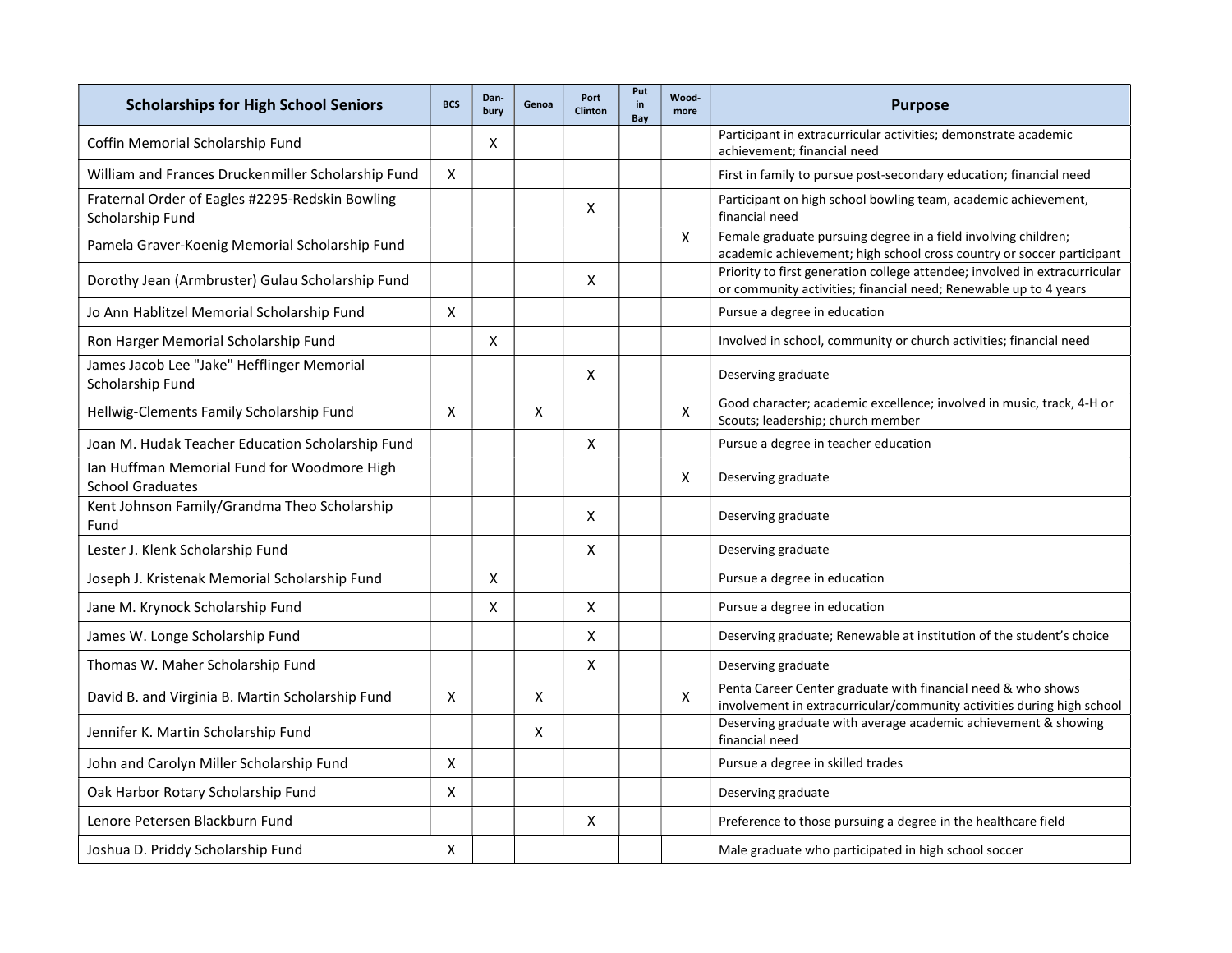| <b>Scholarships for High School Seniors</b>                 | <b>BCS</b> | Dan-<br>bury | Genoa | Port<br><b>Clinton</b> | Put<br>in.<br>Bay | Wood-<br>more | <b>Purpose</b>                                                                                                 |
|-------------------------------------------------------------|------------|--------------|-------|------------------------|-------------------|---------------|----------------------------------------------------------------------------------------------------------------|
| Julia A. Quayle Educational Fund                            |            |              |       | x                      |                   |               | Pursuing a degree in English or classical piano                                                                |
| Priscilla Rhiel Scholarship Fund                            |            |              |       | X                      |                   |               | Pursue a degree in the visual arts                                                                             |
| Richmond Fund for the Arts                                  |            | X            |       |                        |                   |               | Deserving student who participated in the visual arts                                                          |
| Marvin & Alice D. Rohloff Scholarship Fund                  | X          |              |       |                        |                   |               | Deserving graduate and resident of Benton Twp.                                                                 |
| Jean C. Rutan Port Clinton HS Scholarship Fund              |            |              |       | X                      |                   |               | Deserving graduate                                                                                             |
| Peter B. Rutan and Jean C. Rutan Scholarship Fund           |            |              |       | X                      |                   |               | Graduate with 3.0 GPA; financial need                                                                          |
| Jessica Schenk Memorial Scholar Athlete Scholarship<br>Fund |            |              |       | X                      |                   |               | Deserving scholar athlete                                                                                      |
| Jack Schiller Family Scholarship Fund                       | X          |              |       |                        |                   |               | Pursuing a degree in agriculture, ag education, ag business or related<br>field: academic achievement          |
| Rollie W. Sidell Memorial Scholarship Fund                  | X          |              |       |                        |                   |               | Priority to first generation college attendee involved in athletics and<br>other activities and financial need |
| Les and Barb Sprouse Scholarship Fund                       | X          |              |       |                        |                   |               | Deserving graduate                                                                                             |
| Doris E. Stamm Scholarship Fund                             |            | x            |       |                        |                   |               | Deserving graduate of Danbury HS or graduate living in Danbury Twp.                                            |
| George and Lois Svehla Fund                                 |            |              |       | X                      |                   |               | Attending Capital University, Ohio Northern University or Tiffin<br>University                                 |
| Arthur Van Rensselaer Scholarship Fund                      | X          |              |       |                        |                   |               | Achieved a 3.0 GPA and participate in athletics at the collegiate level                                        |
| Richard and Joyce Wadsworth Fund                            |            | x            |       |                        |                   |               | Deserving graduate                                                                                             |
| 1999-2004 PC Walleye Festival Scholarship Fund              |            |              |       | X                      |                   |               | Deserving graduate                                                                                             |

| <b>Additional OCCF Scholarships</b>                        | <b>Eligibility</b>                                               | <b>Purpose</b>                                                                                             |
|------------------------------------------------------------|------------------------------------------------------------------|------------------------------------------------------------------------------------------------------------|
| <b>Bill Beck Family Fund</b>                               | Ottawa County teachers or HS students                            | Support summer coursework at OSU Stone Lab                                                                 |
| Catawba Island Club                                        | Employee of CIC                                                  | Support study at an accredited post-secondary institution                                                  |
| Ian Huffman Memorial Scholarship                           | Graduates of Ottawa, Erie, Sandusky,<br>Wood County high schools | Support study abroad experience for college student                                                        |
| Donald and Joan Loeffler Second<br>Chance Scholarship Fund | Ottawa County adult resident                                     | Support adult student returning to school to further his/her education to obtain or<br>continue employment |
| SueAnn VanRensselaer W. Coyle<br>Scholarship Fund          | Eden Theological Seminary student                                | Support students attending Eden Theological Seminary, St. Louis; selected by the college                   |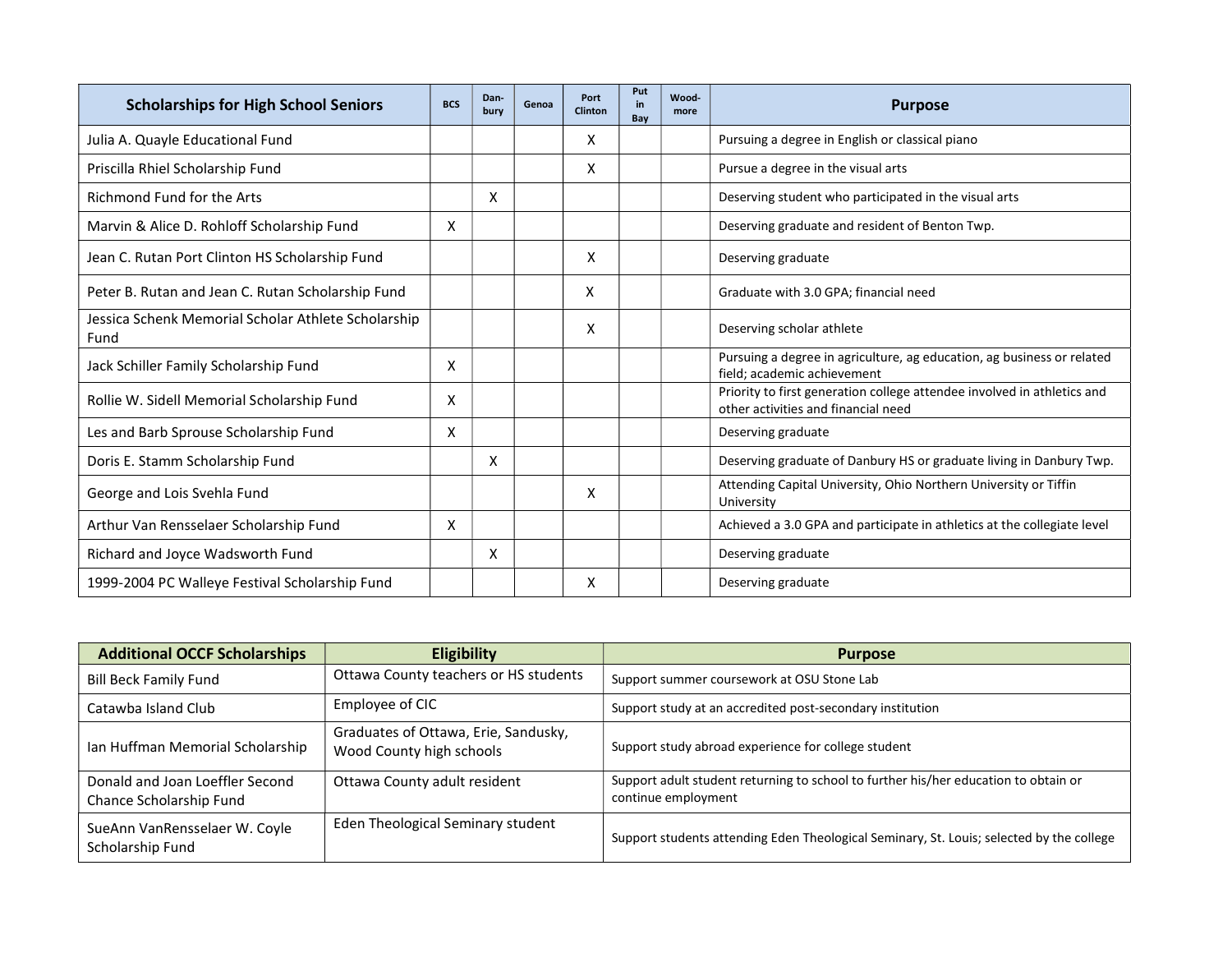| <b>GTCF Scholarships</b>                          | <b>Purpose</b>                                                                                                                                                                                                                                                                                                                                                                                                                                                                                                    |
|---------------------------------------------------|-------------------------------------------------------------------------------------------------------------------------------------------------------------------------------------------------------------------------------------------------------------------------------------------------------------------------------------------------------------------------------------------------------------------------------------------------------------------------------------------------------------------|
| John H. and Carol Luscombe<br>Scholarship         | For adult and non-traditional students residing in the greater Toledo area pursuing a certificate, associate degree, or<br>bachelor's degree at Owens Community College or Terra State Community College. This scholarship is also available to non-<br>traditional students pursuing a degree in arts at the University of Toledo. This scholarship may be renewed for additional<br>years after the initial award (not guaranteed), provided the student meets the renewal conditions.                          |
| Ory Taulker Scholarship                           | For graduating high school seniors at Woodmore High School pursuing a degree at an accredited post-secondary institution in<br>Ohio. This scholarship is renewable for 3 additional years after the initial award (not guaranteed), provided the student meets<br>the renewal conditions.                                                                                                                                                                                                                         |
| Jack and Jane Taylor Scholarship                  | For graduating high school seniors residing in Fulton County, Henry County, Lucas County, Ottawa County, or Wood County<br>pursuing a full-time undergraduate degree at an accredited public, post-secondary institution located in Ohio. This<br>scholarship is renewable for the duration of the undergraduate degree (typically 4 years), provided the applicant shows<br>progress toward degree.                                                                                                              |
| Joe Rychnovsky Scholarship                        | For graduating high school seniors residing in Northwest Ohio who demonstrate servant leadership and are pursuing a full-<br>time undergraduate degree at an accredited post-secondary institution. This scholarship is one-time award, non-renewable<br>award.                                                                                                                                                                                                                                                   |
| Northwest Ohio Realtors<br>Scholarship            | For graduating high school seniors in Northwest Ohio pursuing a full-time undergraduate degree an accredited post-<br>secondary institution in Ohio. This scholarship is renewable for 3 additional years after the initial award (4 years total),<br>provided the student meets the renewal conditions.                                                                                                                                                                                                          |
| Advertising Club of Toledo<br>Scholarship         | For graduating high school seniors & current college students residing in Northwest Ohio who are pursuing a full-time<br>undergraduate or graduate degree in communications, marketing, public relations or related field at the University of Toledo,<br>Bowling Green State University, or an accredited post-secondary institution in Ohio or Michigan. This scholarship may be<br>renewed for 3 additional years after the initial award (not guaranteed), provided the student meets the renewal conditions. |
| Charles Z. Moore Scholarship for<br>Jazz Students | For graduating high school seniors & current college students residing in Northwest Ohio or Southeast Michigan pursuing an<br>undergraduate degree in music with an emphasis on jazz studies at an accredited post-secondary institution. Applicants may<br>reapply in subsequent years (not guaranteed), provided the student meets the renewal conditions.                                                                                                                                                      |
| Jamie Farr Scholarship                            | For graduating high school seniors residing in Northwest Ohio or Southeast Michigan pursuing an undergraduate degree at an<br>accredited post-secondary institution. This scholarship is renewable for 3 additional years after the initial award (4 years<br>total), provided the student meets the renewal conditions.                                                                                                                                                                                          |